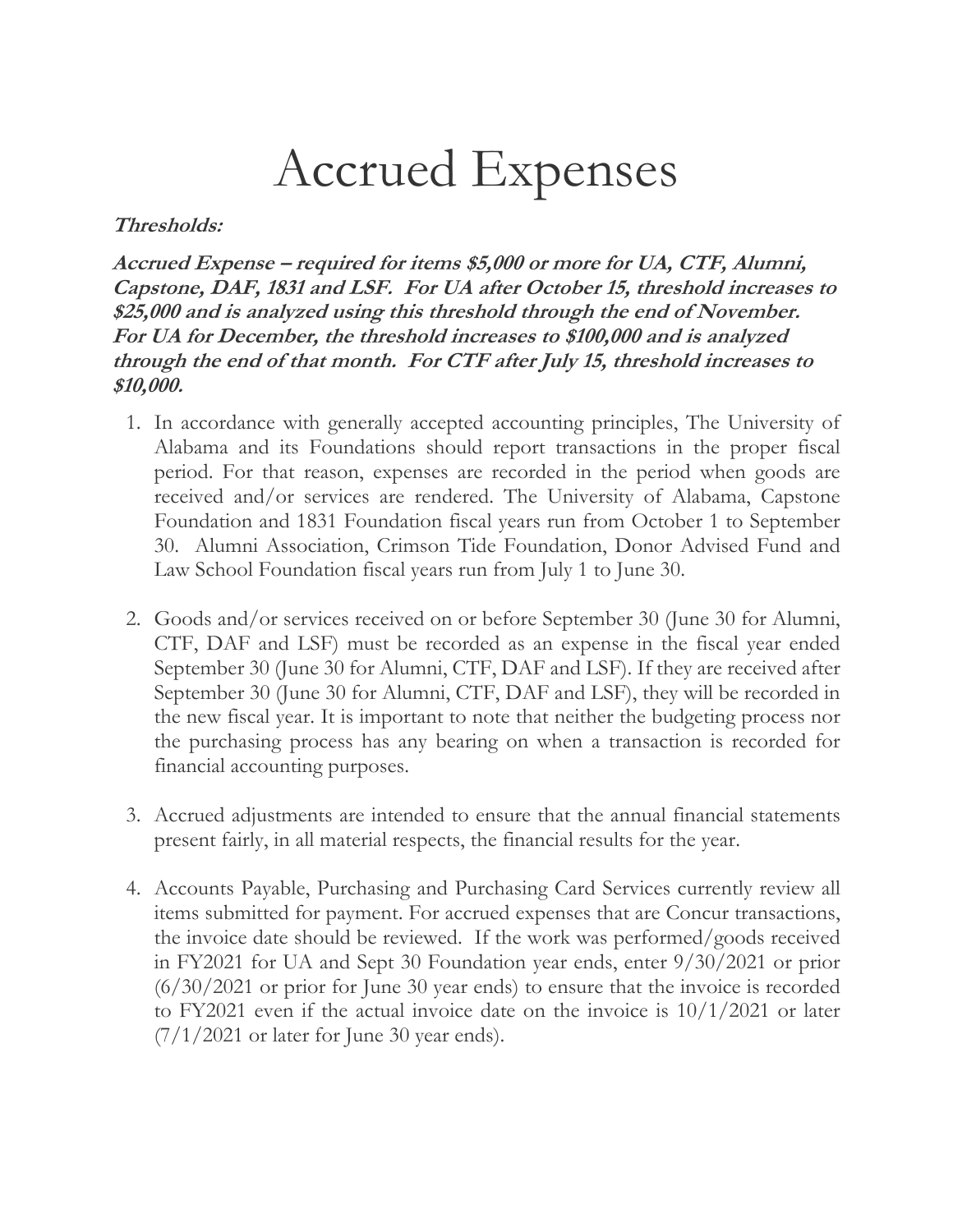\*During the year-end closing period, p-card transactions will be separated to the appropriate fiscal year by credit card transaction date. \*\*There will be no fiscal year indicator in Concur.

## **Accrued Expense:**

- 1. A cost greater than \$5,000 that is incurred in the current fiscal year but has not been paid prior to the fiscal year-end accounts payable closing date (typically mid-October/July) will be considered an accrued expense. When goods are received and/or services are rendered in the current fiscal year, an expense must be established in the current fiscal year.
- 2. **Concur and Accrued Expenses –** For Concur invoices, departmental users should carefully enter the invoice date for the request. The invoice date should reflect when the goods were received or when the services were performed. This may not coincide with the actual invoice date on the invoice. The invoice date determines the fiscal year placement of the invoice. If the work was performed in FY2021 for UA and Sept 30 Foundations, enter 9/30/2021 or prior (6/30/2021 or prior for June 30 Foundations) to ensure that the invoice is recorded to FY2021 even if the actual invoice date on the invoice is 10/1/2021 or later (7/1/2021 or later for June 30 Foundations). Accounts Payable will review these items to ensure that the appropriate invoice date is used and may change the invoice date prior to final approval.
	- 3. Examples of Accrued Expenses:

-Typical accrued expenses are monthly statements, such as telephone, utilities and credit card bills. The reporting of these expenses by the vendor is often delayed and the invoice may not be received before the accounts payable deadline (typically mid-October/July).

- Receipts for travel advances that have not yet been received prior to the accounts payable deadline.

- Equipment/item has been received as of September 30/June 30; however, no invoice has been sent/received from the vendor prior to the accounts payable deadline.

- Contractor has not yet invoiced for work performed in the current fiscal year prior to the accounts payable deadline.

## **Summary of Responsibilities:**

Departmental users: